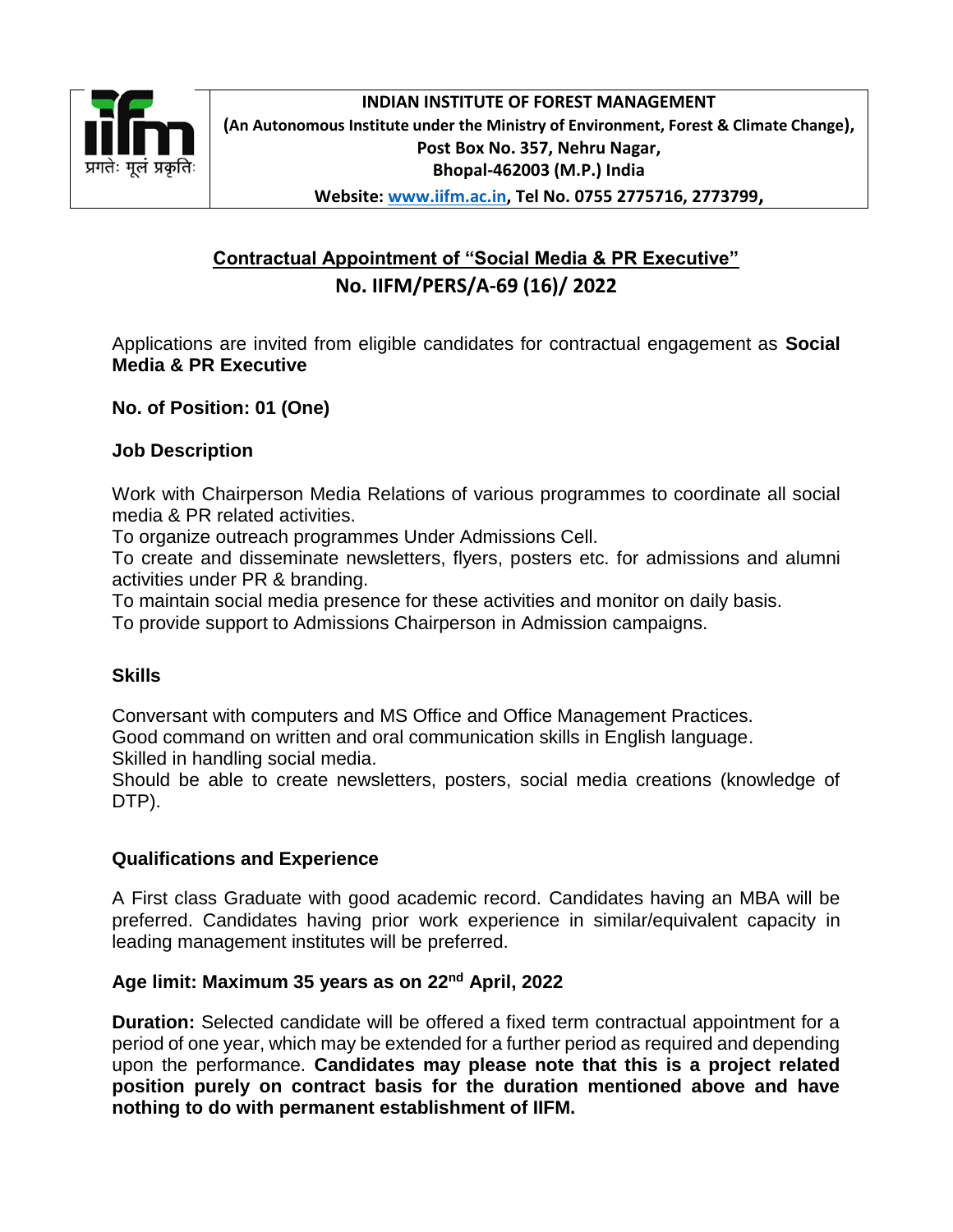**Remuneration**: Consolidated monthly remuneration of Rs. 30,000/-. The candidate shall not be eligible for any other allowances or perks.

### **Last date of receiving online application: 22nd April, 2022**

Candidates fulfilling the above requirements may visit our website [www.iifm.ac.in/vacancies](http://www.iifm.ac.in/vacancies) and submit their application online under the link <https://erp.iifmbhopal.edu.in/iifmapp/apply/88> uploading scanned copy of the certificates/testimonials and a brief write-up on work and experience. Only shortlisted candidates will be called for online interview.

### **CHIEF ADMINISTRATIVE OFFICER**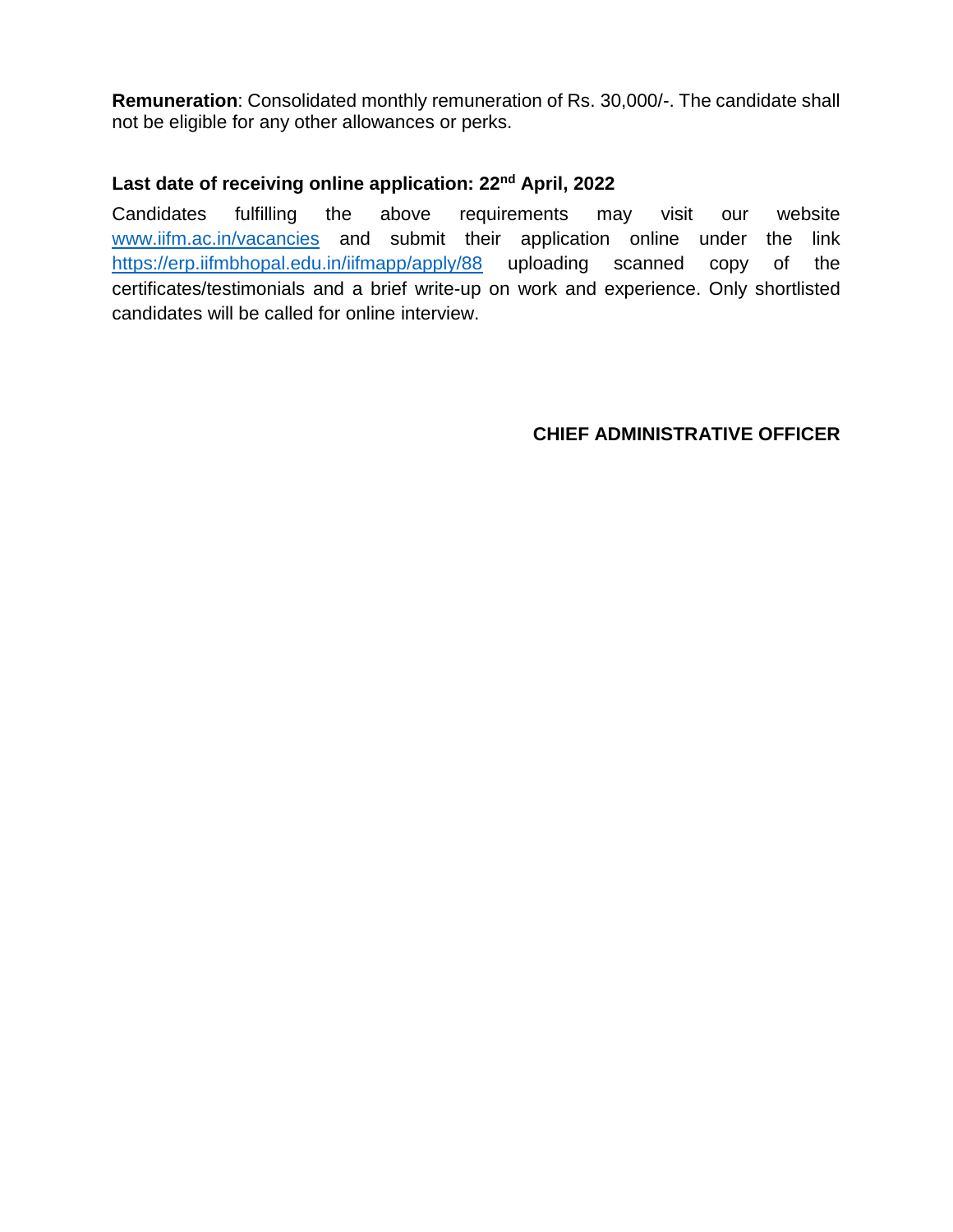

# ''सोशल मीडिया और पीआर एक्जीक्यूटिव'' की संविदा नियुक्ति

## (विज्ञापन संख्याः आईआईएफएम / पर्स / ए-69 (16) / 2022)

सोशल मीडिया और पीआर एक्जीक्यूटिव के रूप में संविदा पर रखने के लिए पात्र उम्मीदवारों से आवेदन आमंत्रित किए जाते हैं।

## पद संख्या– 01 (एक)

## नौकरी का विवरण

सभी सोशल मीडिया और पीआर संबंधित गतिविधियों के समन्वय के लिए विभिन्न कार्यक्रमों के अध्यक्ष (मीडिया संबंध) के साथ काम करना।

प्रवेश प्रकोष्ठ के अंतर्गत आउटरीच कार्यक्रम आयोजित करना।

पीआर और ब्रांडिंग के तहत प्रवेश और पूर्व छात्रों की गतिविधियों के लिए न्यूजलेटर, फ्लायर, पोस्टर इत्यादि बनाना और प्रसारित करना।

इन गतिविधियों के लिए सोशल मीडिया पर उपस्थिति बनाए रखना और दैनिक आधार पर निगरानी करना।

प्रवेश अभियानों में प्रवेश अध्यक्ष को सहायता प्रदान करना।

## कौशल

कंप्यूटर और एमएस ऑफिस और कार्यालय प्रबंधन प्रणालियों से परिचित हो।

अंग्रेजी भाषा में लिखित और मौखिक संचार कौशल पर अच्छा आधिपत्य।

सोशल मीडिया को संभालने में कुशल।

न्यूजलेटर,पोस्टर,सोशल मीडिया क्रिएशन बनाने में सक्षम होना चाहिए (डीटीपी का ज्ञान)।